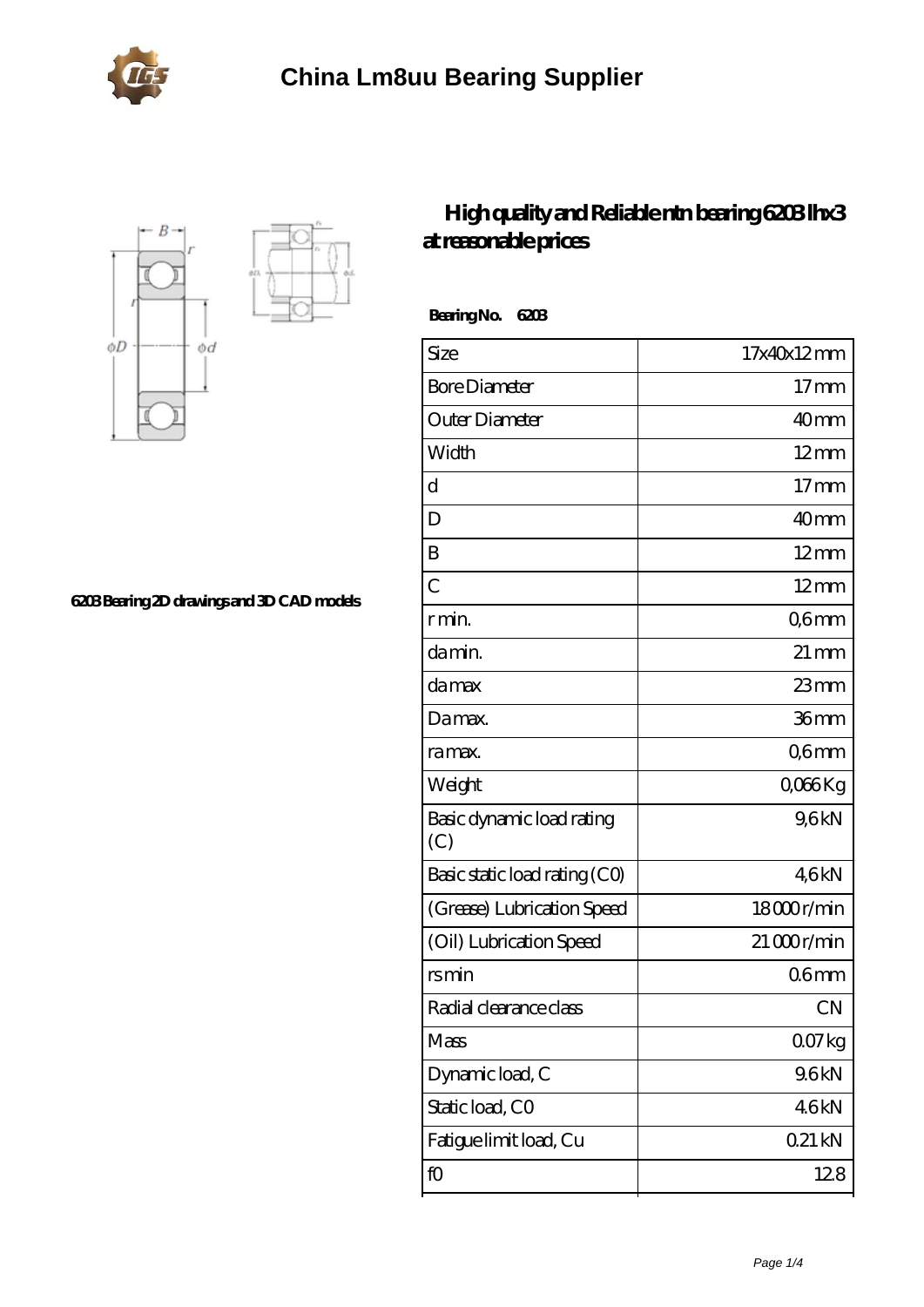

## **[China Lm8uu Bearing Supplier](https://portalesinmobiliariosinternacionales.com)**

| Nlim (oil)                                       | $21,000$ rpm                              |
|--------------------------------------------------|-------------------------------------------|
| Nlim (grease)                                    | $1800$ rpm                                |
| Min operating temperature,<br>Tmin               | $-20^\circ$ C                             |
| Max operating temperature,<br>Tmax               | $120^\circ$<br>$\mathcal C$               |
| Characteristic cage<br>frequency, FTF            | $038$ Hz                                  |
| Characteristic rolling<br>element frequency, BSF | 378Hz                                     |
| Characteristic outer ring<br>frequency, BPFO     | 263Hz                                     |
| Characteristic inner ring<br>frequency, BPFI     | 437Hz                                     |
| damin                                            | $21 \,\mathrm{mm}$                        |
| Damax                                            | 36mm                                      |
| ramax                                            | 06 <sub>mm</sub>                          |
| Category                                         | Single Row Ball Bearings                  |
| Inventory                                        | 0 <sup>0</sup>                            |
| Manufacturer Name                                | <b>NTN</b>                                |
| Minimum Buy Quantity                             | N/A                                       |
| Weight / Kilogram                                | 0065                                      |
| Product Group                                    | <b>BOO308</b>                             |
| Enclosure                                        | Open                                      |
| Precision Class                                  | ABEC 1   ISO PO                           |
| Maximum Capacity / Filling<br>Slot               | No                                        |
| Rolling Element                                  | <b>Ball Bearing</b>                       |
| Snap Ring                                        | No                                        |
| <b>Internal Special Features</b>                 | No                                        |
| Cage Material                                    | Steel                                     |
| Internal Clearance                               | CO-Medium                                 |
| Inch - Metric                                    | Metric                                    |
| Long Description                                 | 17MM Bore; 40MM<br>Outside Diameter; 12MM |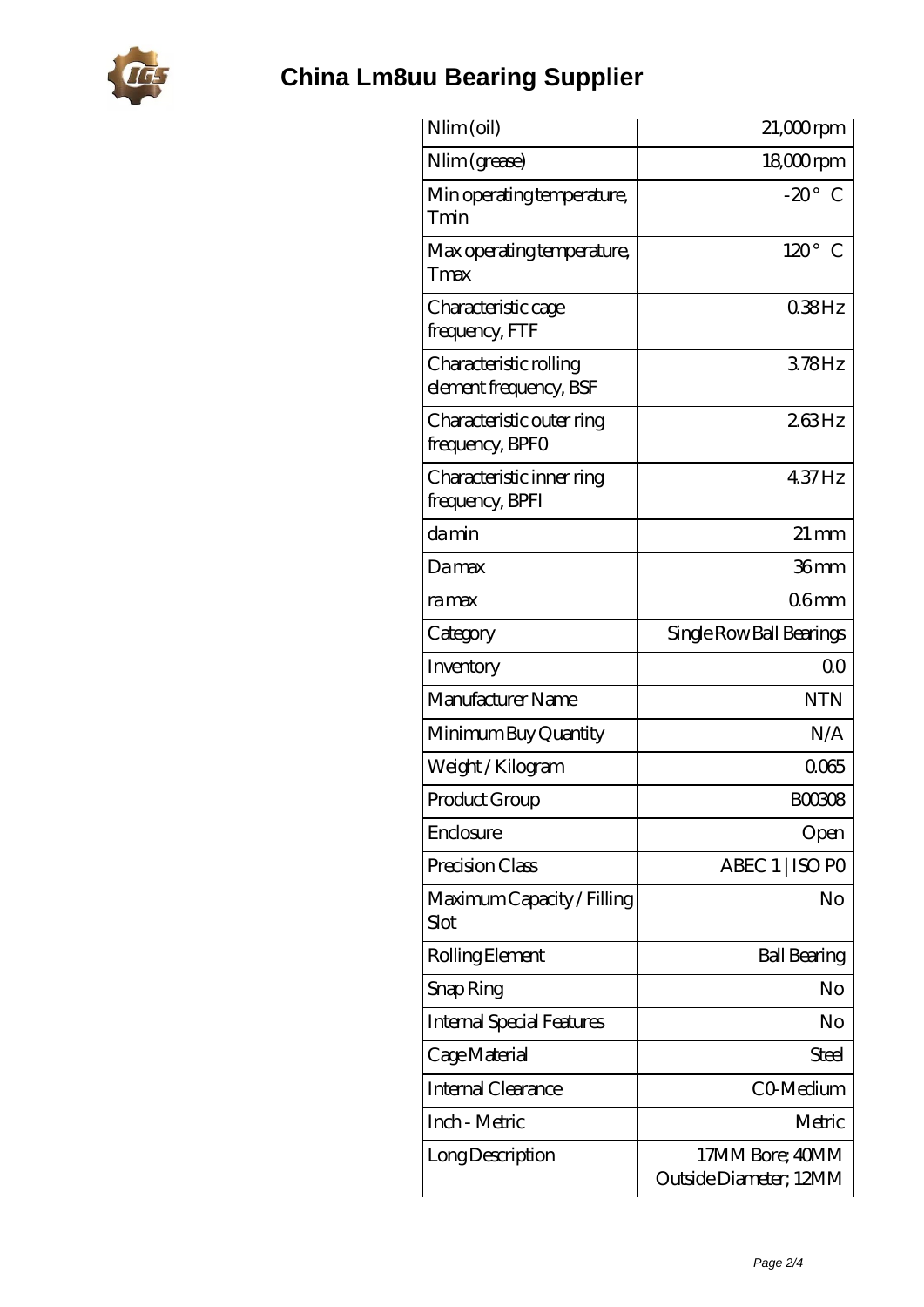

## **[China Lm8uu Bearing Supplier](https://portalesinmobiliariosinternacionales.com)**

|                          | Outer Race Width; Open;           |
|--------------------------|-----------------------------------|
|                          | Ball Bearing, ABEC 1   ISO        |
|                          | PQ No Filling Slot; No Snap       |
|                          | Ring, No Internal Special         |
|                          | Features; CO-Medium               |
|                          | Internal Clearance; Steel<br>Cage |
|                          |                                   |
| <b>Other Features</b>    | Deep Groove                       |
| Category                 | Single Row Ball Bearing           |
| <b>UNSPSC</b>            | 31171504                          |
| Harmonized Tariff Code   | 8482.105068                       |
| Noun                     | Bearing                           |
| Keyword String           | Ball                              |
| Manufacturer URL         | http://www.ntnamerica.co          |
|                          | m                                 |
| Manufacturer Item Number | 6203                              |
| Weight/LBS               | 0.143                             |
| Bore                     | 0669Inch   17 Millimeter          |
| Inner Race Width         | OInch   OMillimeter               |
| Outside Diameter         | 1.575 Inch   40 Millimeter        |
| Outer Race Width         | 0.472Inch   12Millimeter          |
| bore diameter:           | $17 \text{mm}$                    |
| finish/coating           | Uncoated                          |
| outside diameter:        | 40 <sub>mm</sub>                  |
| bearing material:        | High Carbon Chrome Steel          |
| overall width:           | $12 \text{mm}$                    |
| cage material:           | Steel                             |
| bore type:               | Round                             |
| inner ring width:        | $12 \text{mm}$                    |
| closure type:            | Open                              |
| outer ring width:        | $12 \text{mm}$                    |
| rowtype & fill slot:     | Single Row Non-Fill Slot          |
| maximum rpm (grease):    | 18000rpm                          |
| snap ring included:      | Without Snap Ring                 |
|                          |                                   |